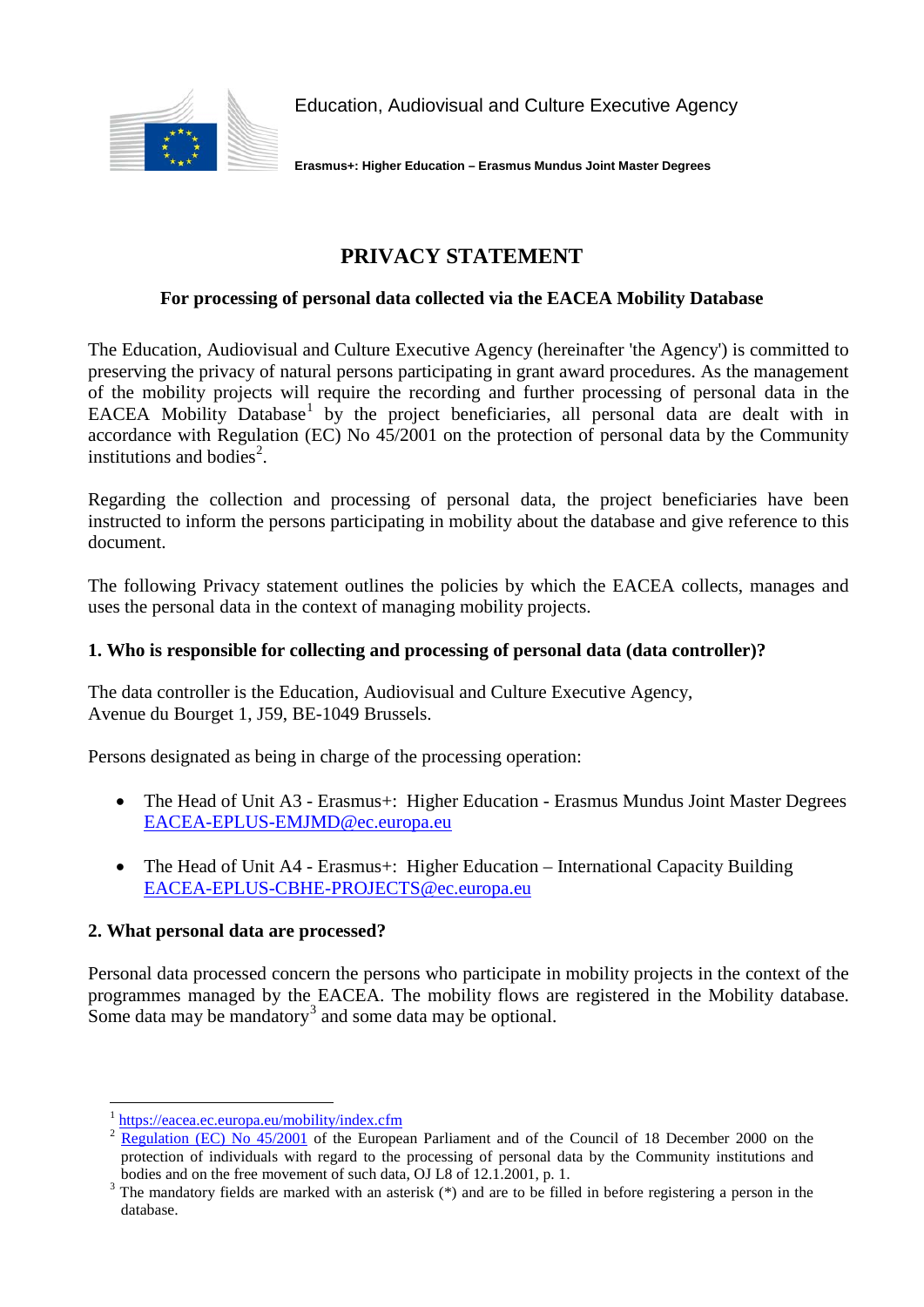The personal data processed via the Mobility database are:

- **Personal and contact information, such as:** family name\*, first name\*, address, postal code, city of residence, country of residence\*, nationality\*, email\*, phone, life partner (only Yes/No), children (number), gender (Male/Female/Undefined)\*, year of birth\*, special needs (only Yes/No), disadvantaged background (only Yes/No), status of vulnerable situation (Refugee/Asylum beneficiary, Unjustified expulsion, Indigenous population)<sup>[4](#page-1-0)</sup>.
- **Data related to the course and scholarship/fellowship, such as:** course title\*, category of scholarship\*, academic ranking\*, subject of study/research topic, type of person (student/scholar/guest lecturer/staff/doctoral candidate/post-doctoral)\*, type of contract (stipend/employment contract), type of fellowship (laboratory based or not), , seniority of Staff (Junior, Intermediate, Senior), Staff profile (Managers, Teachers, Trainers/Researchers, Technicians, Administrative support Staff), institution delivering previous degree\*, university of origin\*, country of university of origin\*, hosting institutions\*, arrival date in hosting institution\*, departure date from hosting institution.

In addition, during the mobility phase, consortia are requested to report to the Agency on:

- The number of payments
- The amounts received by recipients
- The number of ECTS acquired
- Graduation date
- Name of degree(s) obtained
- Type of degree
- Mobility data (time periods spent in each institution and type of activity)

# **3. For what purpose do we process your data?**

The processing of personal data by the system is necessary for:

- The efficient management of the projects by the Agency, in particular for the financial follow-up and monitoring of the grant agreements;
- Statistics which feed into the political priority setting and policy initiatives taken by the Commission and may be published on the Agency's website. The Agency will prepare statistical information that only contains anonymous information on the individuals included (such as nationality and gender);
- Specific activities linked to the implementation of the programmes (e.g. the support to students' visa requests or the organisation of pre-departure briefings). For this purpose a limited set of information about the individuals included (such as name, nationality, gender and email address) may be provided to the European Commission services, the EU Delegations, the Erasmus+ National Agencies and National Erasmus + Offices;
- The support of the Erasmus Mundus Students and Alumni Association (EMA). For this purpose a limited set of information about the individuals included (such as names, nationality, gender and email address) may be transferred to the European Commission or directly provided to EMA.

# **4. Who has access to your personal data and to whom may it be disclosed?**

For the purposes detailed above, access to personal data is given to the following recipients:

• Education, Audiovisual and Culture Executive Agency staff

<span id="page-1-0"></span> <sup>4</sup> Applicable only to Erasmus Mundus Action 2.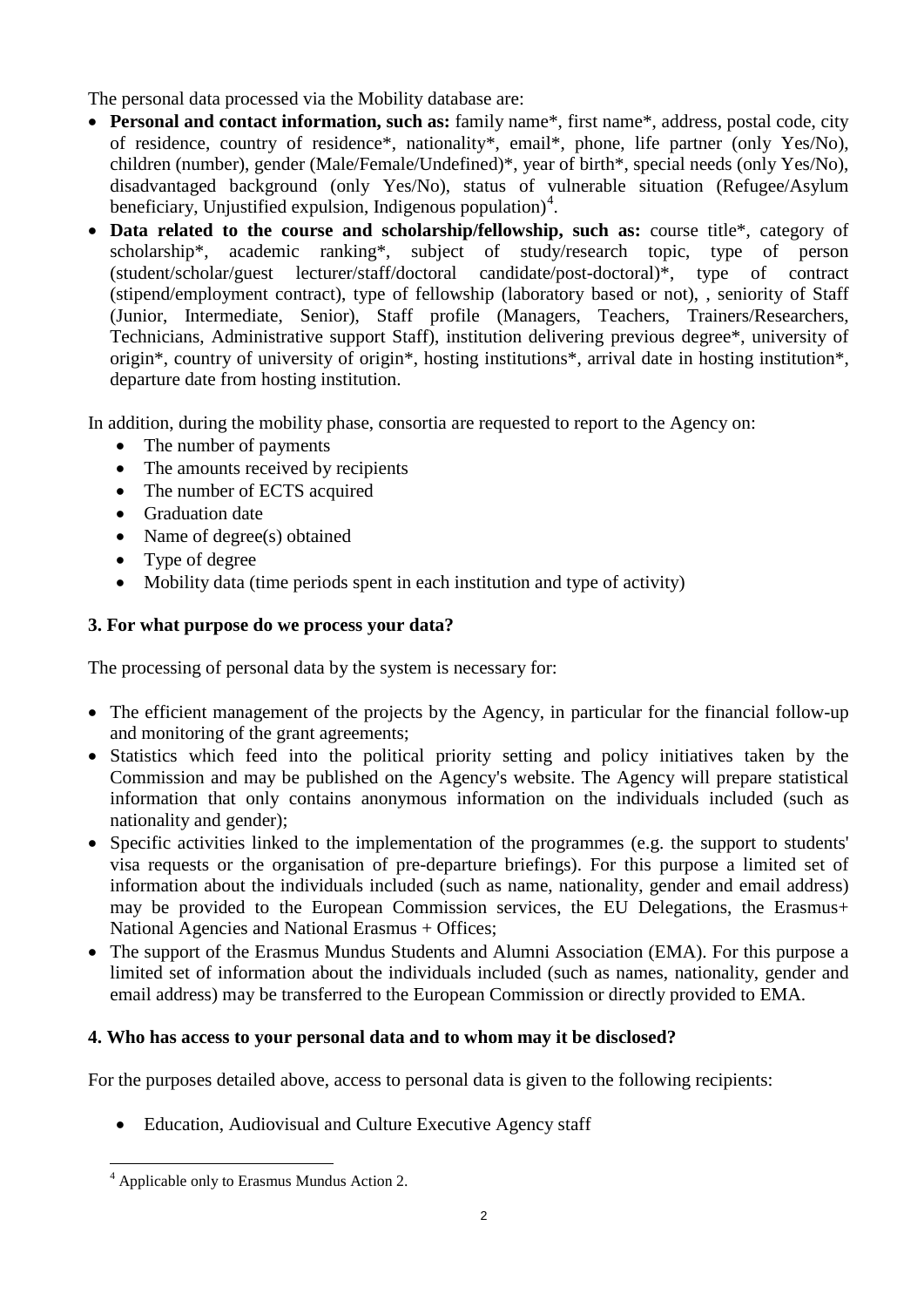- European Commission and European External Action Service staff
- Consortium/partnership benefiting from the grant and/or managing the scholarships/fellowships: data of the participants in their projects
- Erasmus+ National Agencies: a limited set of information (such as name, nationality, gender and email address)
- National Erasmus+ Offices: a limited set of information (such as name, nationality, gender and email address)
- African Union Commission<sup>[5](#page-2-0)</sup> and ACP Secretariat<sup>[6](#page-2-1)</sup>: a limited set of information (such as name, nationality, gender and email address)
- Erasmus Mundus Students and Alumni Association: a limited set of information (such as name, nationality, gender and email address)
- In case of control or dispute, the bodies charged with a monitoring or inspection task in application of Union law (e.g. Internal Audit Service, European Commission, OLAF, EU Courts etc.).

No personal data is transmitted to parties which are outside the recipients and the legal framework mentioned. The EACEA will not share personal data with third parties for direct marketing.

## **5. How do we protect and safeguard your information?**

The collected personal data and all related information are stored on the premises of the EACEA and on servers of a computer centre of the EACEA. The EACEA premises and operations of all computer centres abide by the Commission's security decisions and provisions established by the Security Directorate of Directorate General Human Resources and Security.

### **6. How can you exercise your rights, such as the right of access and rectification of data concerning you?**

For the exercise of your rights, such as the right of access and the right to rectify any inaccurate or incomplete personal data, please contact the above mentioned controller by explicitly specifying your request.

# **7. How long do we keep your personal data?**

Personal data should stay in the system during the lifetime of the programme and the reporting for projects linked to this.

Your personal data are kept for the following periods<sup>[7](#page-2-2)</sup>:

- Files relating to grant procedures, including personal data, are to be retained in the service in charge of the procedure until it is finalised, and in the archives for a period of 10 years after the closure of the grant agreement.
- Until the end of a possible audit, if started before the end of the above mentioned period.

<span id="page-2-1"></span><span id="page-2-0"></span> $5$  Data encoded only for Intra-Africa Academic Mobility Scheme  $6$  Data encoded only for Intra-ACP Academic Mobility Scheme

<span id="page-2-2"></span> ${}^{7}$ In line with Commission-Level Retention List for European Commission Files SEC(2012)713), Annex 1, points 7.1.2 and 7.1.3.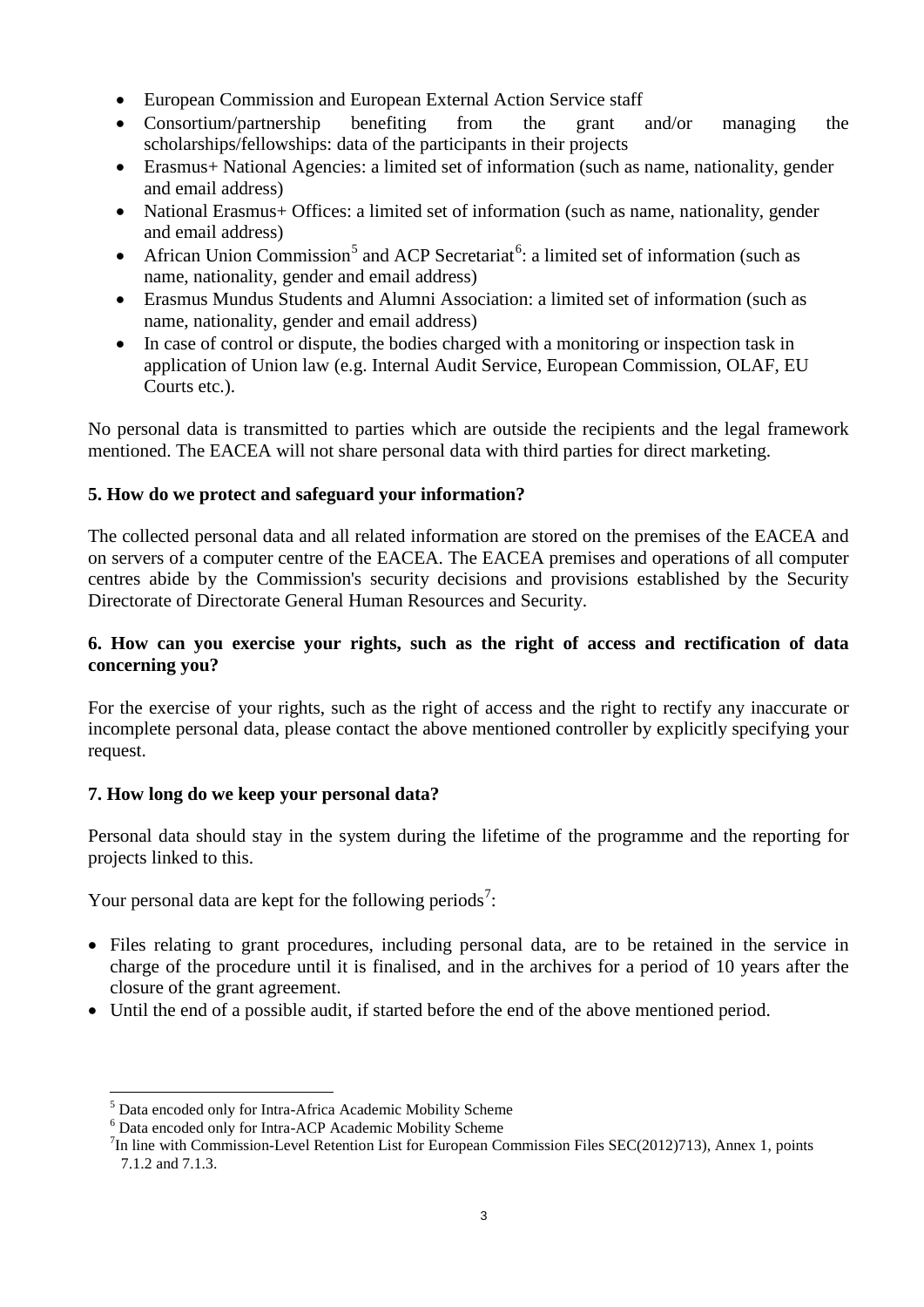• After the period mentioned above has elapsed, the files containing personal data are sampled to be sent to the historical archives of the Commission for further conservation. The non-sampled files are destroyed.

#### **8. Your right to have recourse in case of conflict on any personal data issue**

In case of conflict on any personal data protection issue you can address yourself to the Controller at the above mentioned addresses and functional mailboxes. You can also contact EACEA's Data Protection Officer at the following email address: [eacea-data-protection@ec.europa.eu.](mailto:eacea-data-protection@ec.europa.eu) You may lodge a complaint with the European Data Protection Supervisor at any time (website http://www.edps.europa.eu; e-mail: edps@edps.europa.eu).

#### **9. Legal bases of the processing**

Commission Implemention Decision (2013/776/EU) of 19 December 2013 establishing the 'Education, Audiovisual and Culture Executive Agency' and repealing Decision 2009/336/EC.

Commission Decision C(2013) 9189 of 18.12.2013 delegating powers to the Education, Audiovisual and Culture Executive Agency with a view to performance of tasks linked to the implementation of Union programmes in the field of education, audiovisual and culture comprising, in particular, implementation of appropriations entered in the general budget of the Union and of the EDF allocations as last amended by the Commission Décision C(2016)1851 of 31.3.2016.

Regulation (EU, Euratom) N° 966/2012 of the European Parliament and of the Council of 25.10.2012 on the financial rules applicable to the general budget of the Union (OJ L298 of 26.10.2012) as amended by Council Regulation (EU, Euratom) 547/2014 (OJ L163 of 29.05.2014) and Council Regulation (EU, Euratom) 2015/1929 (OJ L286 of 30.10.2015).

Commission Delegated Regulation (EU) N° 1268/2012 of 29.10.2012 on the rules of application of Regulation (EU, Euratom) N° 966/2012 of the European Parliament and of the Council on the financial rules applicable to the general budget of the Union (OJ L362 of 31.12.2012) as amended by Commission delegated Regulation (EU)  $N^{\circ}$  2015/2462 (OJ L342 of 29.12.2015).

Decision No 1298/2008/EC of the European Parliament and of the Council of 16 December 2008 establishing the Erasmus Mundus 2009-2013 action programme for the enhancement of quality in higher education and the promotion of intercultural understanding through cooperation with third countries (OJ L 340, 19/12/2008).

Council Decision 2006/910/EC (OJ L 346 of 9 December 2006) between the European Community and the United States of America renewing the 2000 Cooperation programme in higher education and vocational education and training originally established under the 1995 Agreement Between the European Community and the United States of America establishing a Cooperation Programme in Higher Education and Vocational Education and Training.

Council Decision 2006/964/EC of  $18<sup>h</sup>$  December 2006 (OJ L 397 of 30 December 2006 on the conclusion of the Agreement between the European Community and the Government of Canada establishing a framework for cooperation in higher education, training and youth.

Council Regulation (EC) No 1934/2006 of 21 December 2006 (OJ L 405/41 of 30 December 2006 establishing a financing instrument for cooperation with industrialised and other high-income countries and territories.